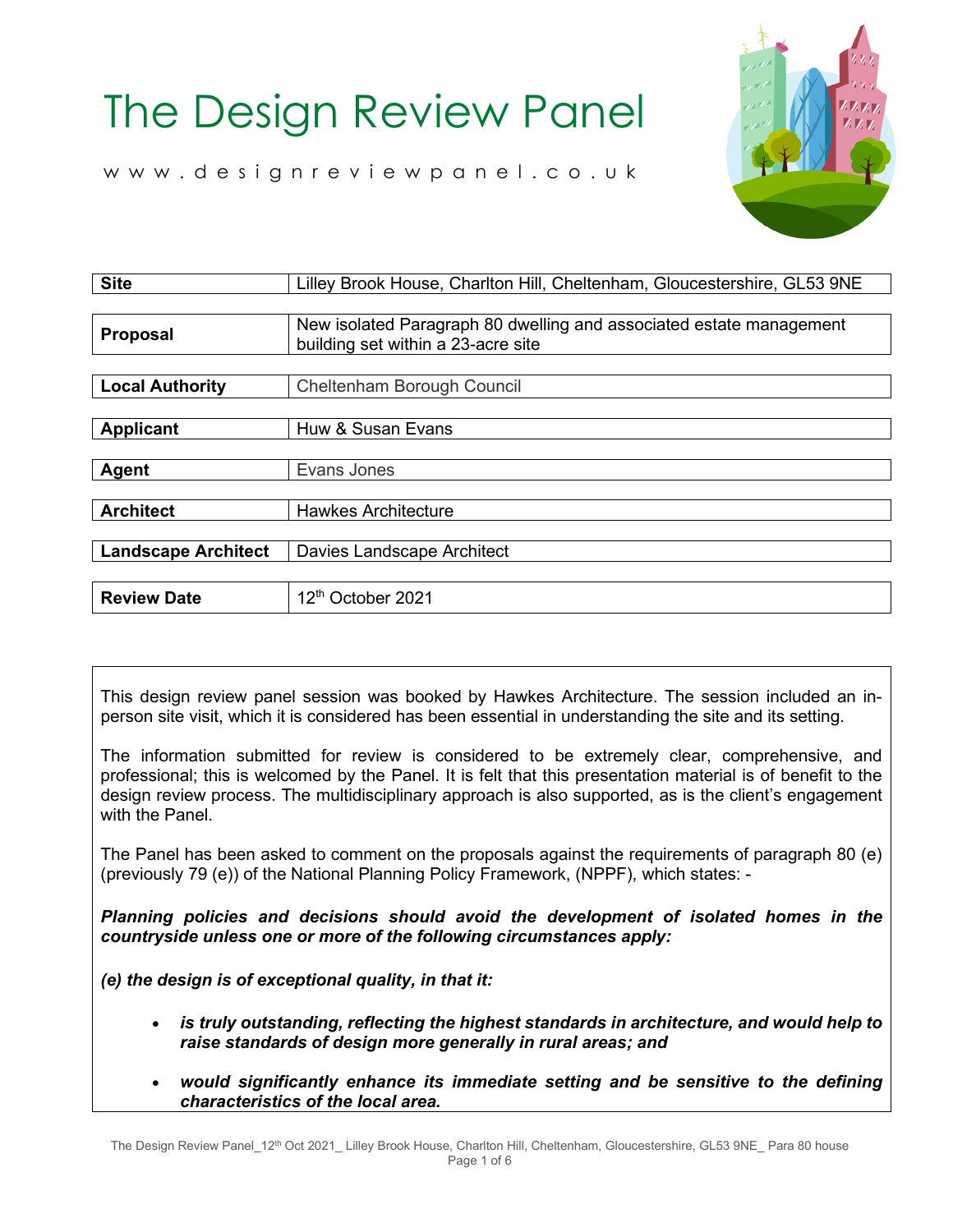[www.designreviewpanel.co.uk](http://www.designreviewpanel.co.uk/)



Paragraph 133 of the National Planning Policy Framework (NPPF) states: -

*"Local planning authorities should ensure that they have access to, and make appropriate use of, tools and processes for assessing and improving the design of development. These include workshops to engage the local community, design advice and review arrangements, ... In assessing applications, local planning authorities should have regard to the outcome from these processes, including any recommendations made by design review panels."*

Therefore, the Panel provides the following feedback: -

It is felt that the applicant and design team have exhibited a considered and sensitive approach to produce a high-quality design proposal. Furthermore, ongoing active engagement with the design review panel process is welcomed and felt to represents best practice.

It is felt that the landscape led multidisciplinary approach has resulted in a sustainable and robust proposal. Therefore overall, it is considered that the scheme is a well-developed proposal of the highest architectural standards, representing a truly outstanding design, which also promotes high levels of sustainability. It is also considered that the proposals have demonstrated that they would significantly enhance the immediate setting and are sensitive to the defining characteristics of the local area. Furthermore, it is considered that, subject to a commitment to disseminate learning outcomes, the proposals will help to raise standards of design more generally in rural areas. Therefore, it is considered the proposals have met the criteria set out in paragraph 80 (e) of the NPPF.

Notwithstanding this, the below comments are made in and effort of helpfulness to the design team and applicants: -

It is considered there is a very clear, logical and coherent narrative, that has resulted from the multidisciplinary team working well together. The information provided in advance of the session was considered to have thoroughly and coherently explained the site and its setting.

Whilst the landscape design proposals are supported and the stated strategic objectives for landscape are welcomed, it is suggested it may be helpful for the landscape proposals to be clearer throughout the presentation/application information at explaining how they are meeting the specific Para 80 (e ) policy requirements.

In terms of landscape character, it is noted that a lot of the historic landscape character locally is compromised, particular as a result of the golf course. Furthermore, whilst The Dingle is considered to be a distinctive space, it is noted to host many alien plant species, and is therefore not the best example of the landscape character that is to be reinforced. It is therefore suggested it may be helpful to carryout a wider scan of the landscape character across the escarpment through the Cotswold's AONB to demonstrate what best practice would be in terms of landscape reinstatement. It is noted that there is a combination of wood and pasture, however it is still not clear what the most appropriate interface between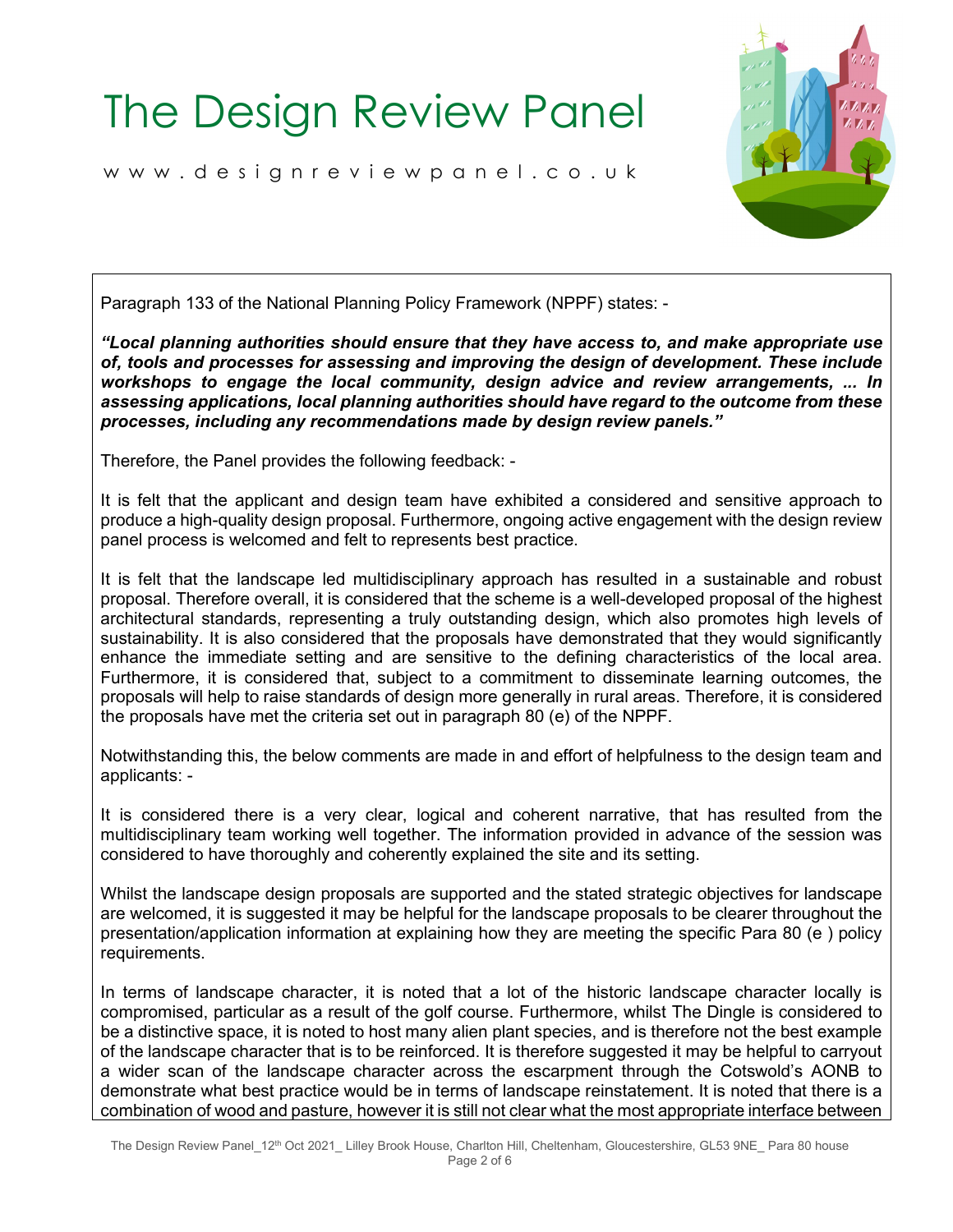[www.designreviewpanel.co.uk](http://www.designreviewpanel.co.uk/)



the two may be. It is felt that the space created as a result of the pasture is important in terms of landscape character and it would not be appropriate to fill this with planting.

The proposed reinstatement of hedgerows and resultant redefining as well as the screening from the road is welcomed, and these aspects are considered to contribute towards demonstrating an enhancement to the immediate setting.

The visuals exploring visibility back towards the site are welcomed. However, it is suggested it would be benefical to also provide winter views, so as to demonstrate the visuals without the foliage. The view into the site from the southwest looking down into the site entrance is considered to be particularly important. It is noted that the view towards the site access and the secondary building will be fairly visible from the top of the adjacent hill. It is considered important that the approach to the house should not feel suburban in character; to avoid any suburbanization, careful consideration should be given to the design of the entrance, security features, lighting, surfacing and the management of parked vehicles.

In terms of landscape management, it is noted that there is a very committed client, and the client's management of the site and ongoing stewardship is an important driver for the project that has strongly informed the brief and design approach undertaken. It would be benefical for this background, and the client's aspirations in terms of ongoing landscape enhancement and management, to form a predominant part of the narrative within any future presentation or planning application documentation. The provision of a Landscape Management Plan within any planning application documentation, that commits the site owners to specific measures and enhancements to be undertaken over a 15-year period, would be a useful mechanism to demonstrate that the proposals will result in a significant enhancement to the existing landscape setting.

In terms of historical and landscape analysis, it is suggested that additional historical landscape maps that demonstrate how the landscape has changed over the last 500 years would help to give a greater historical context to the proposed landscape enhancements and show the proposals as an appropriate next step in the site's ongoing historical narrative.

The provision of the SUDS pond is welcomed; however, it is felt this element would benefit from further design development. The extensive area of site available represents an opportunity for this to be approached in a more sophisticated manner, perhaps that relates better to the form and setting of the proposed house. It is suggested that the sub spawned should not be fish stocked as, in terms of ecology, this may negatively affect the local environment and what course.

The proposed siting of the building is supported by the Panel and considered to be appropriate; the presentation is considered to have clearly and logically explained the rationale for the siting. It is noted that historically a house may have been placed at the southern end of the valley, with views across the wider site ownership. However, having carried out a site visit, the Panel notes the intricacies of the site topography and the uniqueness of the hollow (within which it is proposed to site the building), and as a result of this the proposed siting is felt to be appropriate and is supported.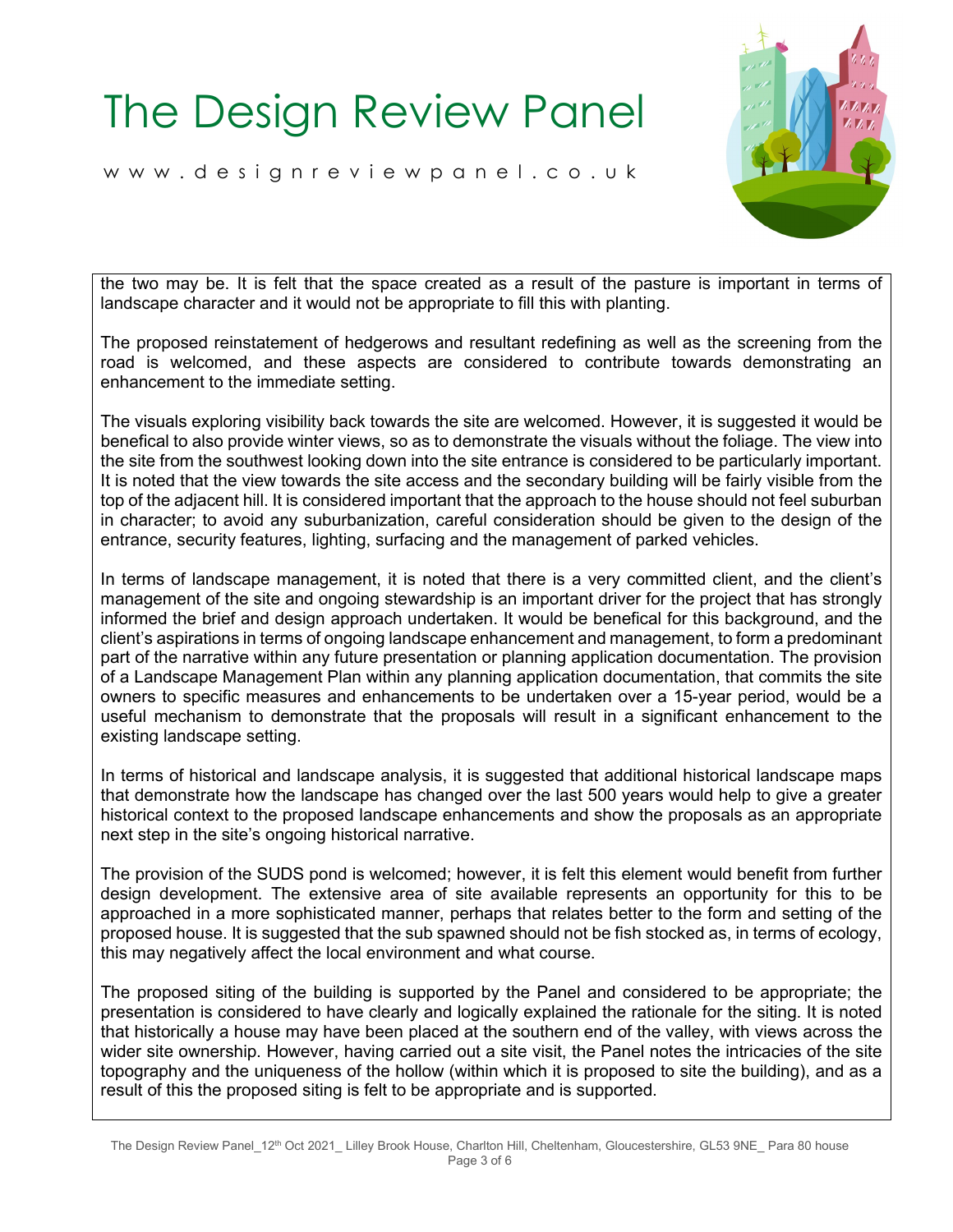[www.designreviewpanel.co.uk](http://www.designreviewpanel.co.uk/)



As stated above, architecturally the design proposals are supported and are considered to meet the very high bar set by paragraph 80(e) of the NPPF by reflecting the highest standards of architecture. The concept of providing 'refuge' and 'prospect', connected by the 'drum' element results in a very clear and elegant conceptual diagram, that also clearly relates to the specific site topography and landscape setting. The amount of work design evolution work and complex layering of considerations is noted by the Panel, notwithstanding this, it may be beneficial to distill the conceptual ideas into an easily presentable analogous drawing to easily demonstrate to third parties what the primary conceptual drivers are.

It may be helpful to more clearly demonstrate the detailed design regarding the boundary treatment between the parking ('turning circle') and 'level garden' located atop the 'Refuge Level'. It would also be helpful to provide additional detail in terms of the edge treatment/ balustrading along the edge of the 'Refuge Level (to provide protection form falling) would also be beneficial, as this will have a significant impact upon the appearance of the building and its relationship with the surrounding landscape.

Whilst the Panel is supportive of the proposed concept and the differences of the internal characters of the internal spaces, it is suggested it may be beneficial to provide additional fenestration to the 'Prospect' floor level along the western elevation, particularly at the top of the stair. It is felt that this would provide additional natural daylight from above into the drum, and also reinforce the narrative of end users rising up into the light. Providing views out of the building along the western elevation would enable occupants to have a sense of the building being nestled within the protective landform and provide a powerful contrast between the wonderful view to the east and the sense of being bedded in on the west. There may also be a practical benefit in providing high level fenestration along the western elevation adjacent to the kitchen area so as to provide natural daylight onto work surfaces.

The explanation of how the proposed house could be adapted to accommodate a lift to enable whole life accessibility is welcomed by the Panel. It is however suggested that it may be beneficial for this to be made more explicit within the proposed narrative and for the design team to audit the plans to ensure that appropriate accessibility widths and space standards are incorporated. It is felt that ensuring the proposed house could be adapted to provide disabled accessibility throughout is an important factor in demonstrating the highest standards of architecture.

The extremely thorough and well considered ecological/biodiversity enhancements are supported by the Panel, and these will contribute towards significantly enhancing the immediate setting. In particular, the Panel welcomes the proposal to create new and diverse grassland, however it is suggested that a seed mix should be selected based on the soil composition and chemical particulate. It may be beneficial to consider habitat creation being carried out prior to construction taking place, perhaps starting with fields and hedges to the South.

In regard to the Lilly Brook, it is suggested crayfish may be present beneficial to explore whether these are a native or invasive species. The new pool creation is welcomed; however, this should be informed by the type of crayfish present. Furthermore, the suggestion off creating wetland mosaic habitat near to the brook is welcomed and it would be beneficial to include this new habitat within the biodiversity matrix.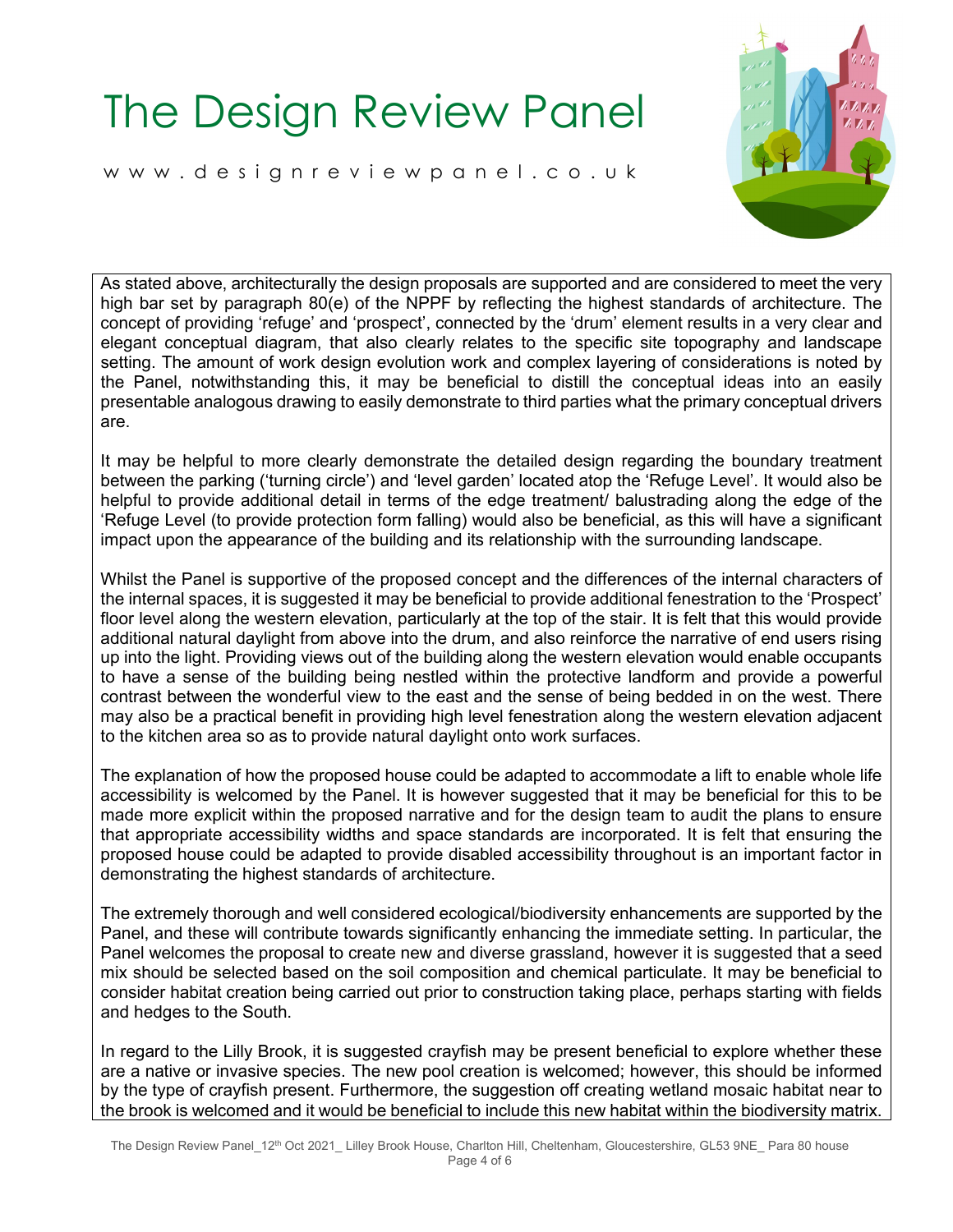[www.designreviewpanel.co.uk](http://www.designreviewpanel.co.uk/)



It is noted that dormice are recorded within the area, however it appears there will be negligible dormouse habitat loss; the proposed new hedgerow and woodland will provide excellent enhancement in this regard, assuming an appropriate species selection.

In terms of wastewater, it is noted this may be via a package treatment plant and discharged to the ground. The additional nutrient load should be considered in terms of its impact upon the brook. If it is proposed that additional nutrients should be removed by engineered wetland, careful consideration should be given to the use of suitable planting species to match the environment. It is considered that phragmites and bullrush reeds should not be used, as if they escape the engineered area they may damage the local environment, despite being native species.

The proposed energy strategy, that includes consideration of embodied carbon, is commended, and contributes to demonstrating the highest standards of architecture. The Panel welcomes the clear comparison of the proposal again both Part L1a and the RIBA 2030 Target. Linked to this, the Panel welcomes the verbally stated aims in terms of outreach and dissemination of information on the project which will be of clear educational and public benefit. It suggested it may be beneficial to provide firm commitments as part of any planning application of how information/learning outcomes will be disseminated so as to demonstrate how the proposals will contribute towards helping to raise standards of design more generally in rural areas.

#### **SUMMARY OF RECOMMENDATIONS, (to be read in conjunction with the above)**

In summary, the main conclusions of the Panel are: -

- The session included an in-person site visit, which it is considered has been essential in understanding the site & its setting
- The information submitted for review is considered to be extremely clear, comprehensive, & professional
- The very high bar set out within paragraph 80 (e) of the NPPF is noted
- It is considered the proposals have met the criteria set out in paragraph 80 (e) of the NPPF
- The multidisciplinary, landscape led approach is welcomed & has resulted in a clear & coherent narrative
- Whilst the landscape proposals are supported, a wider scan of the landscape character across the escarpment through the Cotswold's AONB may be beneficial in demonstrating best practice
- proposed reinstatement of hedgerows as well as the screening from the road is welcomed
- It would be benefical to provide winter views, to demonstrate the visuals without the foliage
- It is considered important that the approach to the house should not feel suburban in character
- The client's aspirations in terms of ongoing landscape enhancement & management are welcomed, & clearer articulation of these within the project narrative may be beneficial
- The provision of a Landscape Management Plan would be beneficial
- Additional historical landscape maps may be beneficial